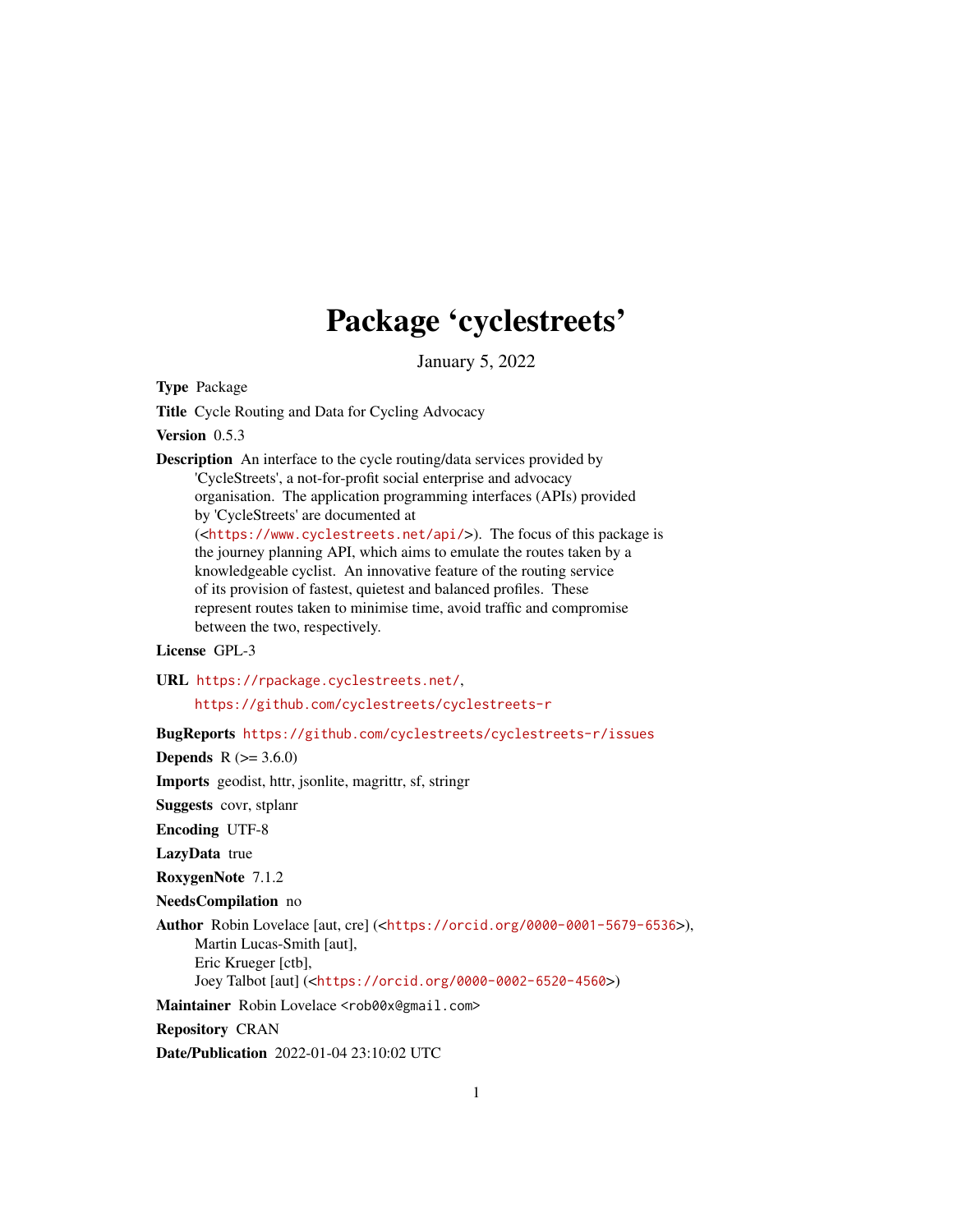## <span id="page-1-0"></span>R topics documented:

| Index |  |
|-------|--|
|       |  |
|       |  |
|       |  |
|       |  |
|       |  |

cyclestreets\_column\_names

*Prices of 50,000 round cut diamonds.*

#### Description

Variables provided by CycleStreets in their journey data

#### Usage

cyclestreets\_column\_names

#### Format

An object of class character of length 44.

#### Source

<https://www.cyclestreets.net/>

journey *Plan a journey with CycleStreets.net*

### Description

R interface to the CycleStreets.net journey planning API, a route planner made by cyclists for cyclists. See [cyclestreets.net/api](https://www.cyclestreets.net/api/) for details.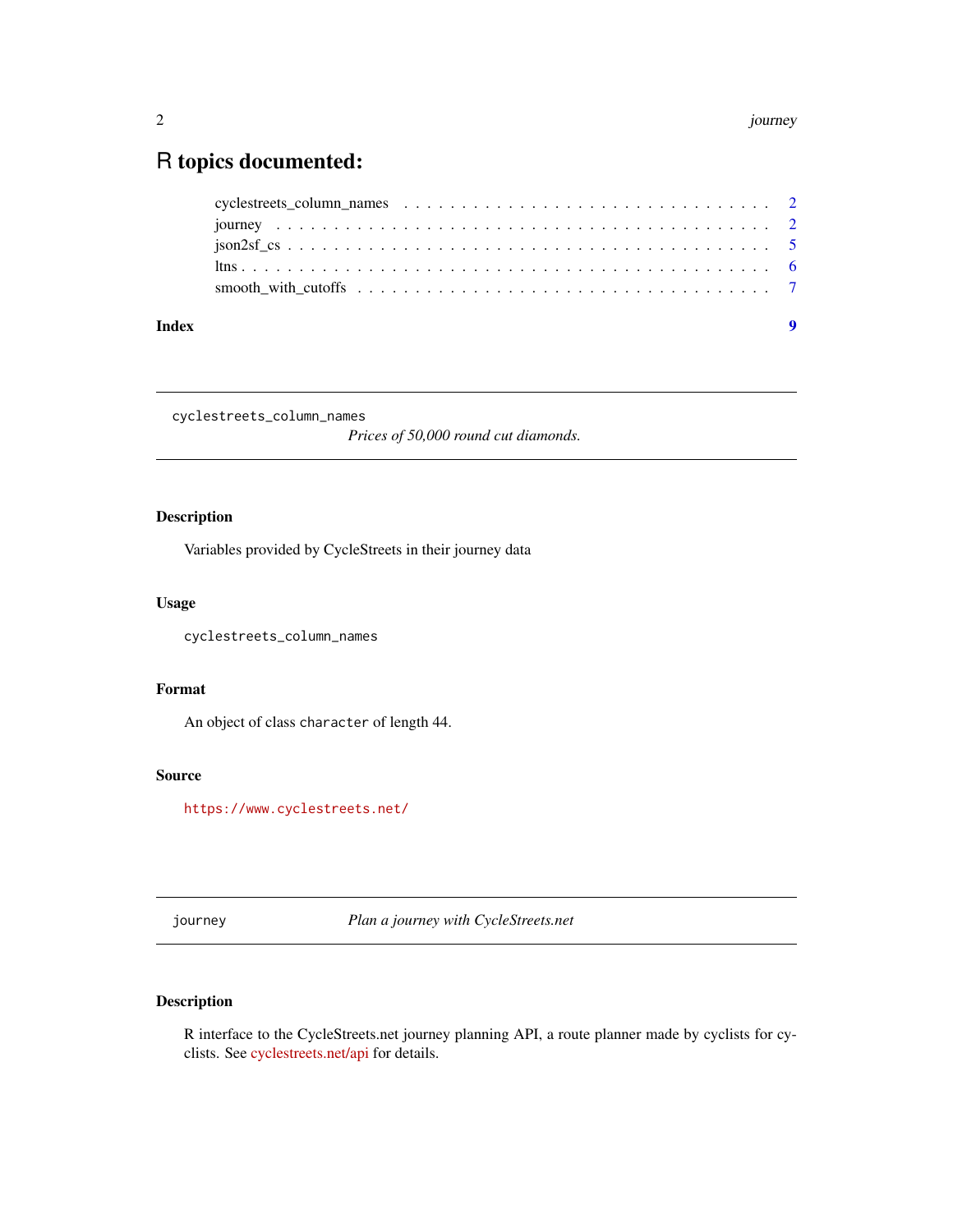#### journey 3

#### Usage

```
journey(
 from,
  to,
 plan = "fastest",
 silent = TRUE,
 pat = NULL,base_url = "https://www.cyclestreets.net",
  reporterrors = TRUE,
 save_raw = "FALSE",
 cols = c("name", "distances", "time", "busynance", "elevations", "start_longitude",
    "start_latitude", "finish_longitude", "finish_latitude"),
 cols_extra = c("crow_fly_distance", "event", "whence", "speed", "itinerary",
  "clientRouteId", "plan", "note", "length", "quietness", "west", "south", "east",
    "north", "leaving", "arriving", "grammesCO2saved", "calories", "edition",
    "gradient_segment", "elevation_change", "provisionName"),
  smooth_gradient = TRUE,
 distance_cutoff = 50,
 gradient_cutoff = 0.1,
 n = 3\mathcal{L}
```
#### Arguments

| from            | Longitude/Latitude pair, e.g. c(-1.55, 53.80)                                                                                                                 |
|-----------------|---------------------------------------------------------------------------------------------------------------------------------------------------------------|
| to              | Longitude/Latitude pair, e.g. c(-1.55, 53.80)                                                                                                                 |
| plan            | Text strong of either "fastest" (default), "quietest" or "balanced"                                                                                           |
| silent          | Logical (default is FALSE). TRUE hides request sent.                                                                                                          |
| pat             | The API key used. By default this uses Sys.getenv("CYCLESTREETS").                                                                                            |
| base_url        | The base url from which to construct API requests (with default set to main<br>server)                                                                        |
| reporterrors    | Boolean value (TRUE/FALSE) indicating if cyclestreets (TRUE by default).<br>should report errors (FALSE by default).                                          |
| save_raw        | Boolean value which returns raw list from the json if TRUE (FALSE by default).                                                                                |
| cols            | Columns to be included in the result, a character vector or NULL for all available<br>columns (see details for default)                                       |
| cols_extra      | Additional columns to be added providing summaries of gradient and other vari-<br>ables                                                                       |
| smooth_gradient |                                                                                                                                                               |
|                 | Identify and fix anomalous gradients? TRUE by default. See https://github.com/Robinlovelace/cyclestreet                                                       |
| distance_cutoff |                                                                                                                                                               |
|                 | Distance (m) used to identify anomalous gradients                                                                                                             |
| gradient_cutoff |                                                                                                                                                               |
|                 | Gradient (%, e.g. 0.1 being $10\%$ ) used to identify anomalous gradients                                                                                     |
| n               | The number of segments to use to smooth anomalous gradents. The default is 3,<br>meaning segments directly before, after and including the offending segment. |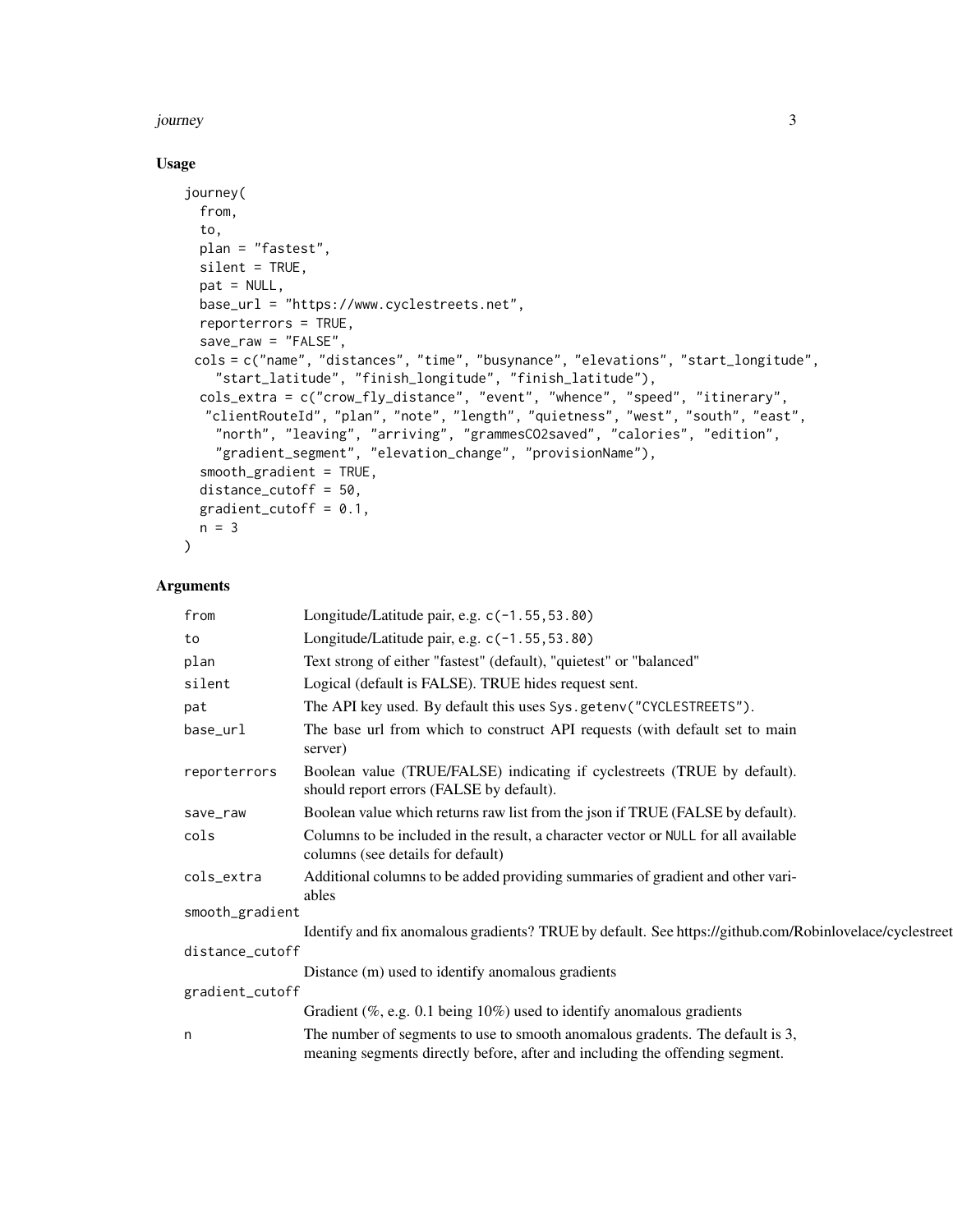#### Details

Requires the internet and a CycleStreets.net API key. CycleStreets.net does not yet work worldwide.

You need to have an api key for this code to run. By default it uses the CYCLESTREETS environment variable. A quick way to set this is to install the usethis package and then executing the following command:

```
usethis::edit_r_environ()
```
That should open up a new file in your text editor where you can add the environment variable as follows (replace 1a... with your key for this to work):

CYCLESTREETS=1a43ed677e5e6fe9

After setting the environment variable, as outlined above, you need to restart your R session before the journey function will work.

A full list of variables (cols) available is represented by:

```
c("time", "busynance", "signalledJunctions", "signalledCrossings",
"name", "walk", "elevations", "distances", "start", "finish",
"startSpeed", "start_longitude", "start_latitude", "finish_longitude",
"finish_latitude", "crow_fly_distance", "event", "whence", "speed",
"itinerary", "clientRouteId", "plan", "note", "length", "quietness",
"west", "south", "east", "north", "leaving", "arriving", "grammesCO2saved",
"calories", "edition", "geometry")
```
See [www.cyclestreets.net/help/journey/howitworks/](https://www.cyclestreets.net/help/journey/howitworks/) for details on how these are calculated.

#### See Also

json2sf\_cs

#### Examples

```
## Not run:
from = c(-1.55, 53.80) # geo\_code("leads")to = c(-1.76, 53.80) # geo_code("bradford uk")
r1 = journey(from, to)
names(r1)
r1[1:2, ]
r1$grammesCO2saved
r1$calories
plot(r1[1:4])
plot(r1[10:ncol(r1)])
to = c(-2, 53.5) # towards Manchester
r1 = journey(from, to)names(r1)
r2 = journey(from, to, plan = "balanced")plot(r1["quietness"], reset = FALSE)
plot(r2["quietness"], add = TRUE)
r3 = journey(from, to, silent = FALSE)
r4 = journey(from, to, save_{raw} = TRUE)r5 = \text{journey}(c(-1.524, 53.819), c(-1.556, 53.806))
```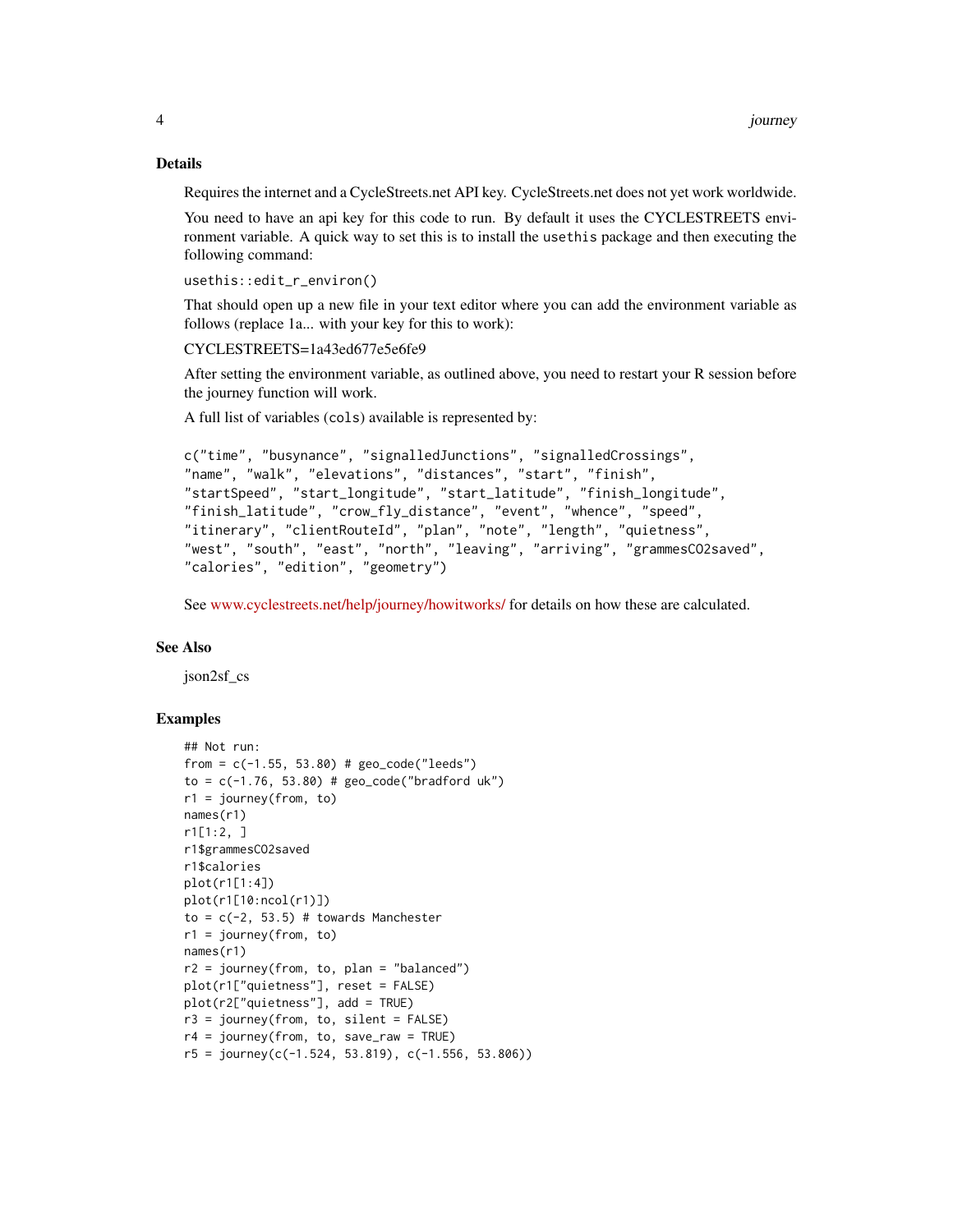#### <span id="page-4-0"></span>json2sf\_cs 5

```
plot(r5["gradient_segment"])
plot(r5["gradient_smooth"])
u = paste0("https://github.com/cyclestreets/cyclestreets-r/",
  "releases/download/v0.4.0/line_with_single_segment.geojson")
desire_line = sf::read_sf(u)
r = stplanr::route(1 = desire\_line, route\_fun = journey)r
## End(Not run)
```
json2sf\_cs *Convert output from CycleStreets.net into sf object*

#### Description

Convert output from CycleStreets.net into sf object

#### Usage

```
json2sf_cs(
 obj,
 cols = NULL,
 cols_extra = c("elevation_start", "elevation_end", "gradient_segment",
    "elevation_change", "provisionName"),
  smooth_gradient = FALSE,
 distance_cutoff = 50,
 gradient_cutoff = 0.1,
 n = 3)
```
#### Arguments

| obj             | Object from CycleStreets.net read-in with                                                                                                                     |  |
|-----------------|---------------------------------------------------------------------------------------------------------------------------------------------------------------|--|
| cols            | Columns to be included in the result, a character vector or NULL for all available<br>columns (see details for default)                                       |  |
| cols_extra      | Additional columns to be added providing summaries of gradient and other vari-<br>ables                                                                       |  |
| smooth_gradient |                                                                                                                                                               |  |
|                 | Identify and fix anomalous gradients? TRUE by default. See https://github.com/Robinlovelace/cyclestreet                                                       |  |
| distance_cutoff |                                                                                                                                                               |  |
|                 | Distance (m) used to identify anomalous gradients                                                                                                             |  |
| gradient_cutoff |                                                                                                                                                               |  |
|                 | Gradient $(\%$ , e.g. 0.1 being 10%) used to identify anomalous gradients                                                                                     |  |
| n               | The number of segments to use to smooth anomalous gradents. The default is 3,<br>meaning segments directly before, after and including the offending segment. |  |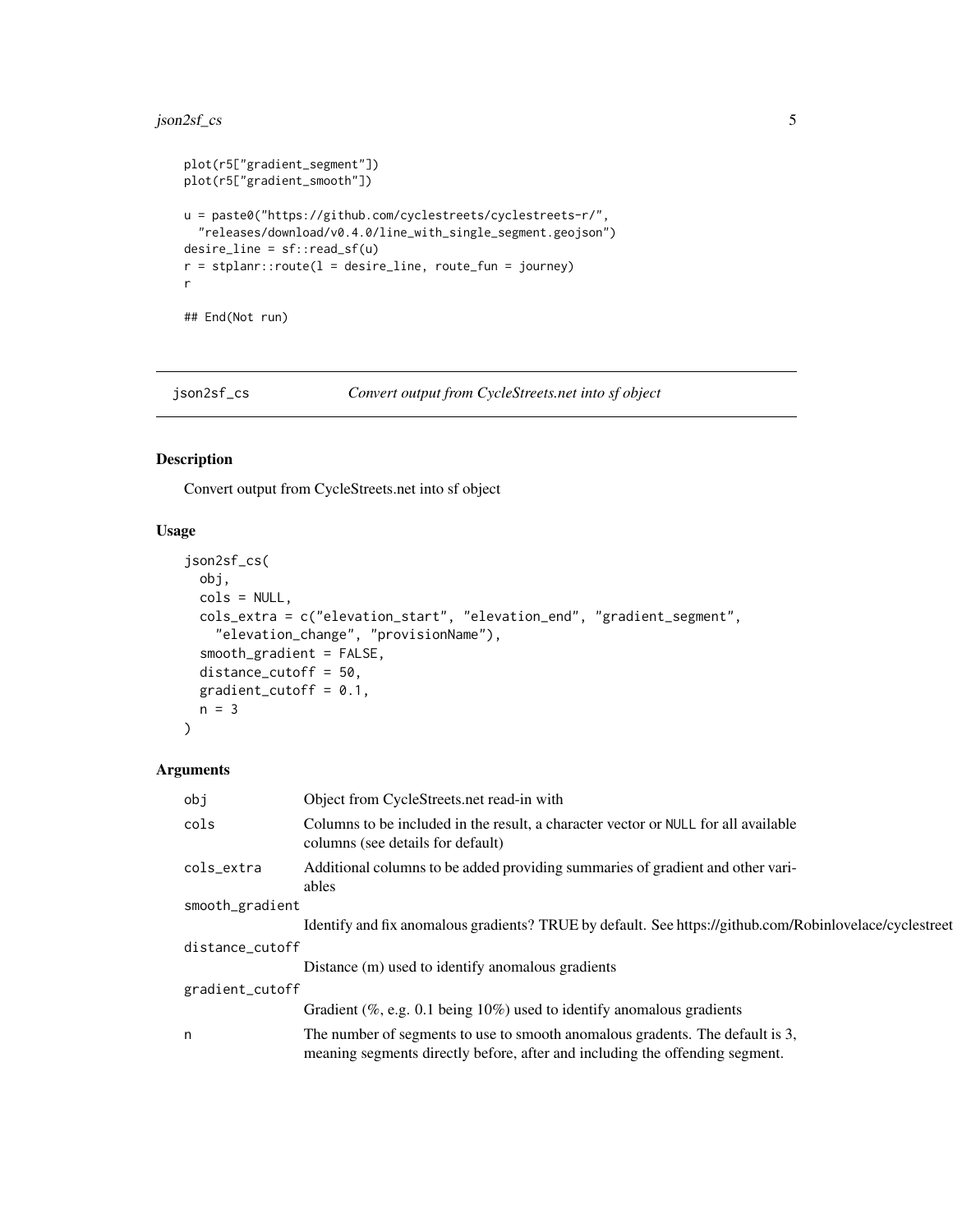#### Examples

```
from = "Leeds Rail Station"
to = "University of Leeds"
# from_point = tmaptools::geocode_OSM(from)
# to_point = tmaptools::geocode_OSM(to)
from_point = c(-1.54408, 53.79360)to_point = c(-1.54802, 53.79618)
# save result from the API call to journey.json
# res_json = journey(from_point, to_point, silent = FALSE, save_raw = TRUE)
# jsonlite::write_json(res_json, "inst/extdata/journey.json")
f = system.file(package = "cyclestreets", "extdata/journey.json")
obj = jsonlite::read_json(f, simplifyVector = TRUE)
rsf = json2sf_cs(obj, cols = c("distances"))
names(rsf)
rsf
rsf2 = json2sf_csc(obj, coils = NULL, cols_extra = NULL)names(rsf2)
# stplanr::line2points(rsf) extract start and end points
sf:::plot.sf(rsf)
json2sf_cs(obj, cols = c("time", "busynance", "elevations"))
json2sf_cs(obj, cols = c("distances"), smooth_gradient = TRUE,
  gradient_cutoff = 0.05, distance_cutoff = 50)
```

| ltns | Download data on 'Low Traffic Neighbourhoods' or 'rat runs' from |  |
|------|------------------------------------------------------------------|--|
|      | CycleStreets                                                     |  |

#### Description

R interface to the CycleStreets.net LTN. See [ltn API docs](https://www.cyclestreets.net/api/v2/advocacydata.ltns/) and an article on the methods for further details: https://www.cyclestreets.org/news/2021/07/25/mapping-ltns/

#### Usage

```
ltns(bb, pat = Sys.getenv("CYCLESTREETS"))
```
#### Arguments

| bb  | An sf or 'bounding box' like object                                |
|-----|--------------------------------------------------------------------|
| pat | The API key used. By default this uses Sys.getenv("CYCLESTREETS"). |

#### Examples

```
## Not run:
bb <- "0.101131,52.195807,0.170288,52.209719"
ltn_data <- ltns(bb)
plot(ltn_data)
bb <- stplanr::routes_fast_sf
ltn_data <- ltns(bb)
```
 $\epsilon$  6 ltns

<span id="page-5-0"></span>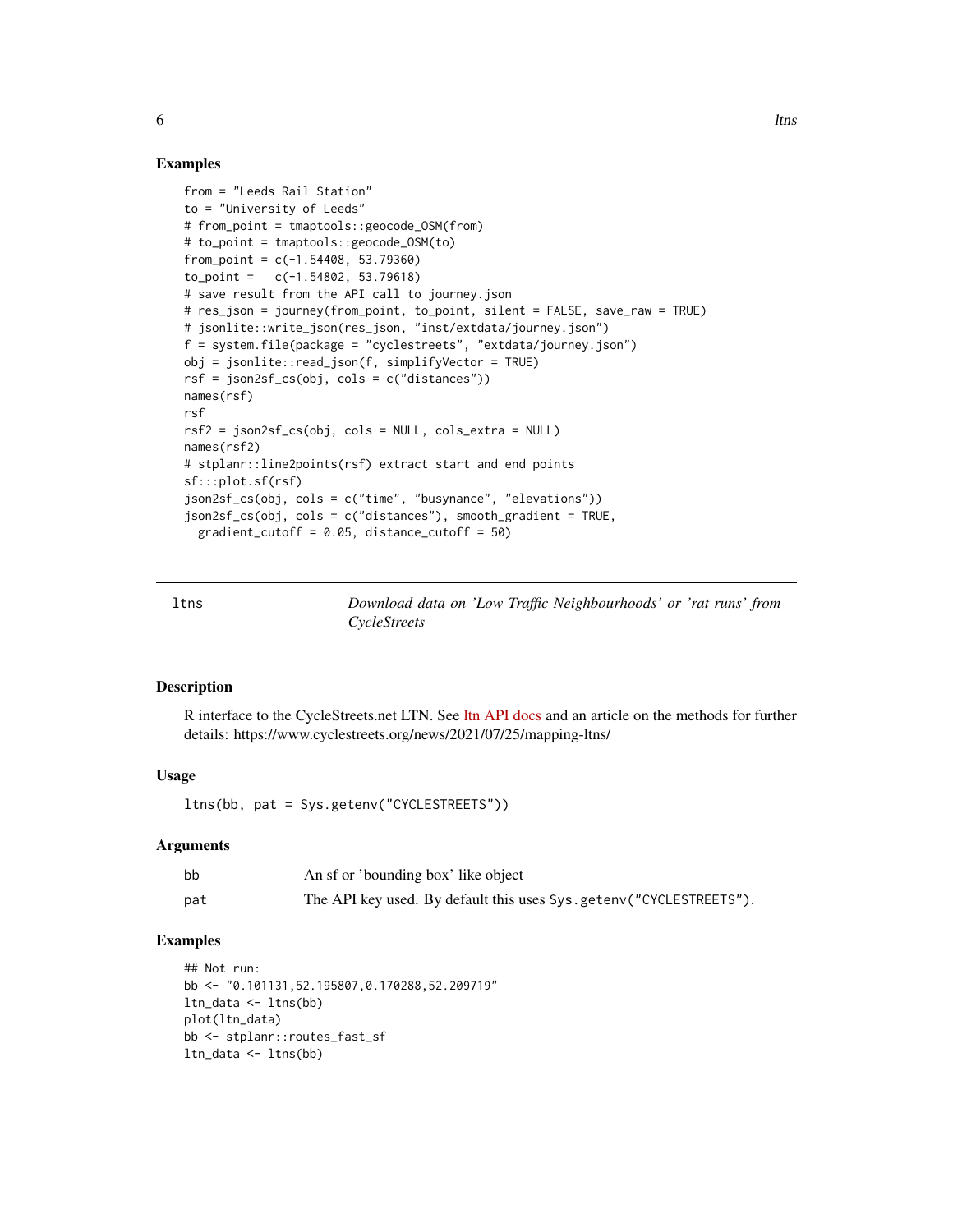<span id="page-6-0"></span>plot(ltn\_data)

## End(Not run)

smooth\_with\_cutoffs *Identify and smooth-out anomalous gradient values*

#### Description

When distance\_cutoff and gradient\_cutoff thresholds are both broken for route segments, this function treats them as anomalous and sets the offending gradient values to the mean of the n segments closest to (in front of and behind) the offending segment.

#### Usage

```
smooth_with_cutoffs(
 gradient_segment,
 elevation_change,
 distances,
 distance_cutoff = 50,
 gradient_cutoff = 0.1,
 n = 3)
```
#### Arguments

gradient\_segment

|                  | The gradient for each segment from CycleStreets.net                                                                                                           |
|------------------|---------------------------------------------------------------------------------------------------------------------------------------------------------------|
| elevation_change |                                                                                                                                                               |
|                  | The difference between the maximum and minimum elevations within each seg-<br>ment                                                                            |
| distances        | The distance of each segment                                                                                                                                  |
| distance_cutoff  |                                                                                                                                                               |
|                  | Distance (m) used to identify anomalous gradients                                                                                                             |
| gradient_cutoff  |                                                                                                                                                               |
|                  | Gradient (%, e.g. 0.1 being $10\%$ ) used to identify anomalous gradients                                                                                     |
| n                | The number of segments to use to smooth anomalous gradents. The default is 3,<br>meaning segments directly before, after and including the offending segment. |

#### Examples

```
f = system.file(package = "cyclestreets", "extdata/journey.json")
obj = jsonlite::read_json(f, simplifyVector = TRUE)
rsf = json2sf_cs(obj, cols = c("distances"))
rsf$gradient_segment
rsf$elevation_change
rsf$distances
```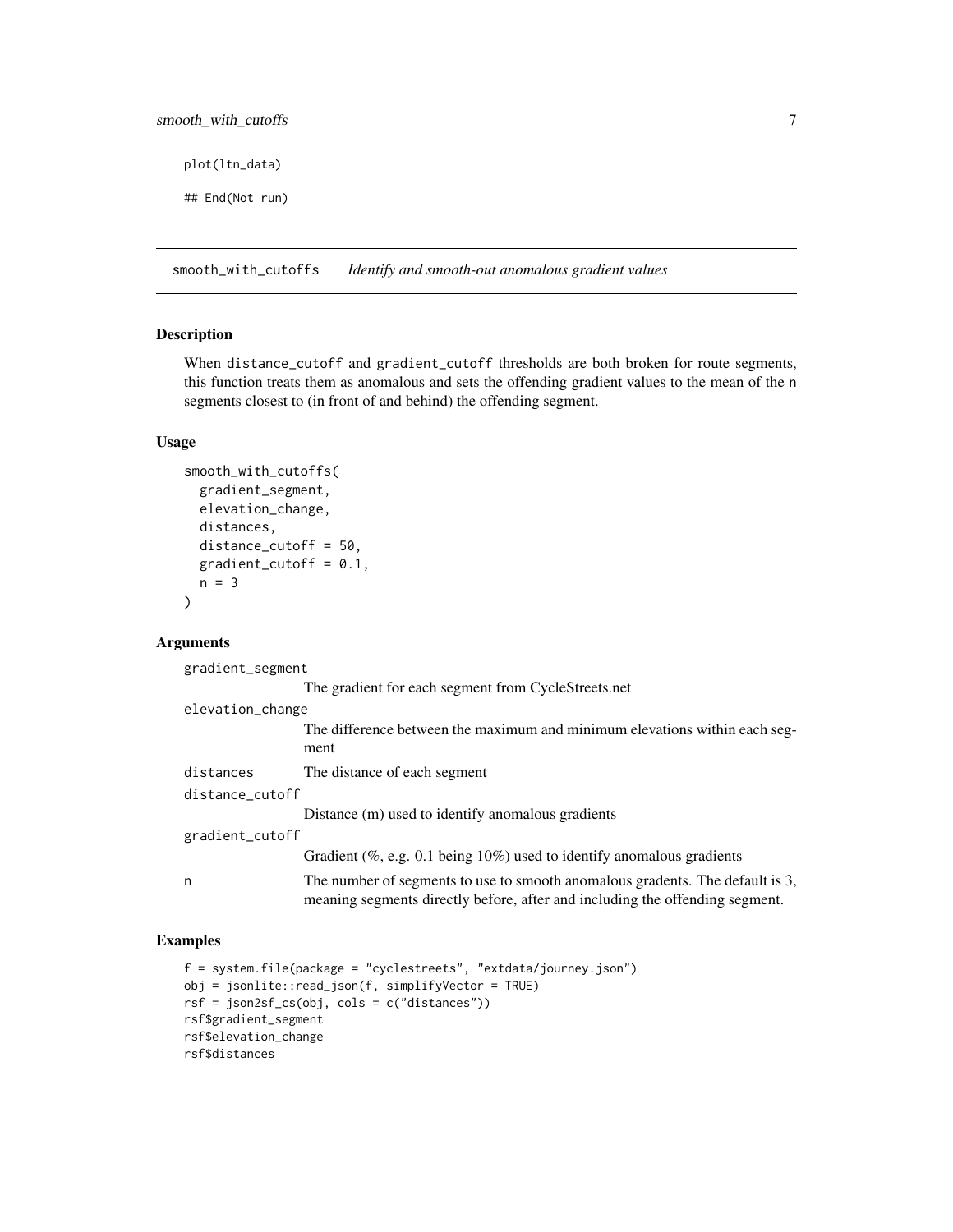```
smooth_with_cutoffs(rsf$gradient_segment, rsf$elevation_change, rsf$distances)
smooth_with_cutoffs(rsf$gradient_segment, rsf$elevation_change, rsf$distances, 20, 0.05)
smooth_with_cutoffs(rsf$gradient_segment, rsf$elevation_change, rsf$distances, 200, 0.02)
smooth_with_cutoffs(rsf$gradient_segment, rsf$elevation_change, rsf$distances, 200, 0.02, n = 5)
```